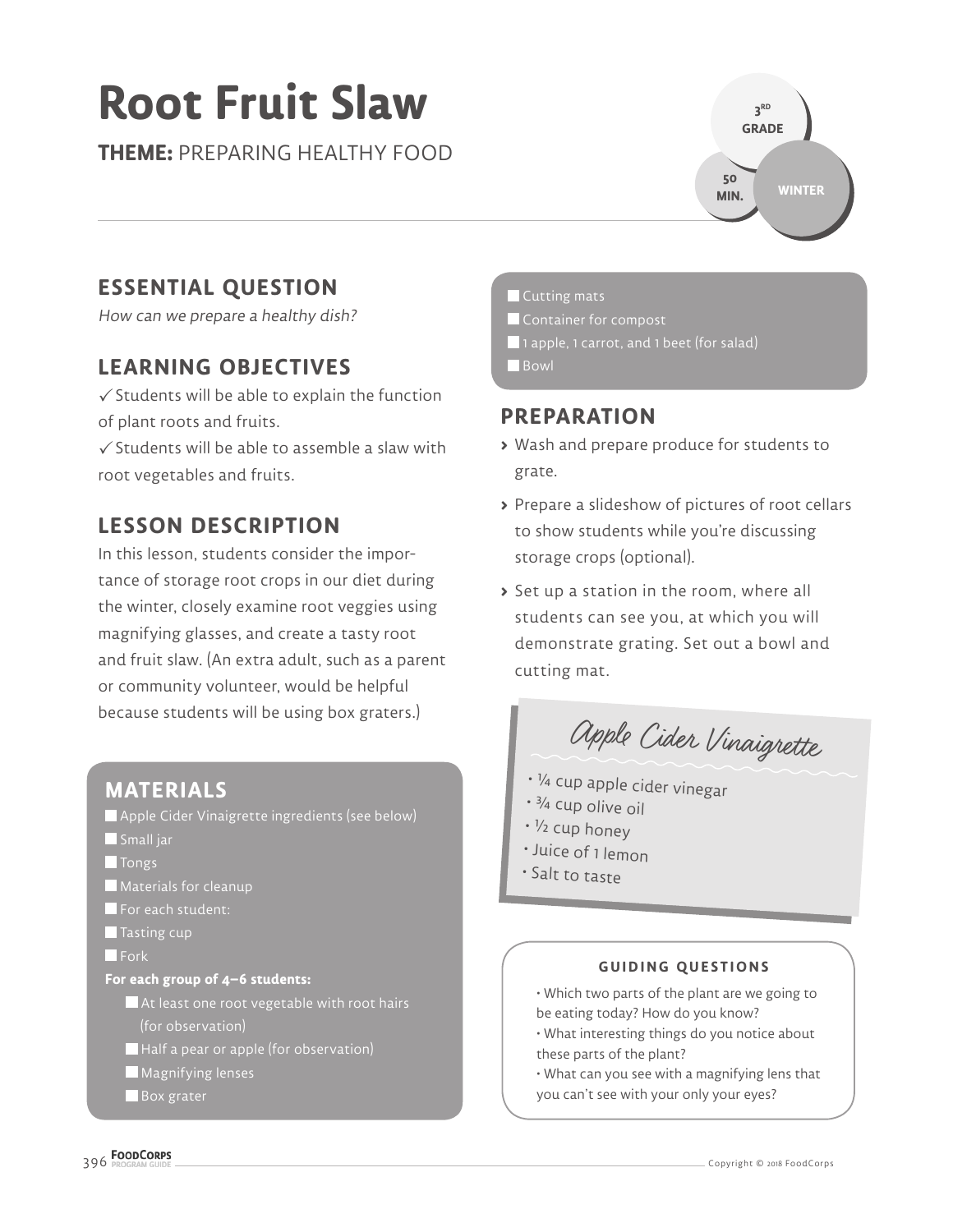## **ACTION STEPS**

**1. Exploration:** Gather students in a circle, and explain that today they're going to prepare something to eat with two parts of the plant. Say, I'm going to see if you can guess which parts of the plant they are by doing a close observation. Go over the Guiding Questions and then pass out carrot or beet and halved pear or apple, as well as magnifying lenses, to small groups. **(5 min.)**

**2. Discussing:** Ask groups to share their observations. You might discuss how you know that a plant part is a fruit if it contains seeds inside. When students mention the small hairs they see on the root vegetables, have them consider their function, asking, How do you think the root hairs help the plant? Discuss how they help the plant gather water and nutrients from the soil as well as anchor the plant in place. Explain, The roots of a plant also store the sugars or food for the plant during the cold, dark months when it's not producing new food. It's just like if we buried our food underground during the winter to save it until it was warm and more food was growing. In fact, root vegetables are what we call a storage crop because people have traditionally saved them over the winter because they provide a lot of nutrients. Show students the slideshow of root cellars, if using, and explain that people have always had to figure out ways to have enough food in the winter, when it is harder to grow things. Now we can store foods by freezing them, or we can go to the grocery store and buy foods imported from places where it is less cold, but it wasn't always that way. **(5 min.)**

## **3. Wash Hands Break! (5 min.)**

**4. Model:** Demonstrate how to grate the carrot and beet onto the cutting mat, keeping your

fingers high on the vegetable and taking long strokes. Say, Make sure to stop early! Don't worry about getting the last bit, and show students how you stop grating long before your fingers are close to the grater. Explain to students that they'll be sharing the box graters in their groups, so it's important to make sure everyone gets a turn. **(5 min.)**

**5. Grating:** Pass out trays to groups of students. While students are grating fruits and vegetables, circulate through the room, keeping an eye out for safe techniques and ensuring students are sharing materials. **(10 min.)**

**6. Assembling Slaw:** Have a student from each group bring up their grated fruits and vegetables as you show them how to prepare the dressing. Mix the dressing with the grated produce, then taste and adjust the flavor with salt and pepper if needed. **(5 min.)**

**7. Tasting:** Distribute the slaw into small tasting cups for each student. Have student volunteers pass out forks and tasting cups. **(10 min.)**

## **REFLECTION**

Have students discuss the following questions in small groups, then share with the class: **(5 min.)**

- How would you describe the flavors of our root fruit slaw?
- What other vegetables would be good in this dish?
- Why are root vegetables an important food for winter time?
- Why do vegetables store sugar or energy in their roots?